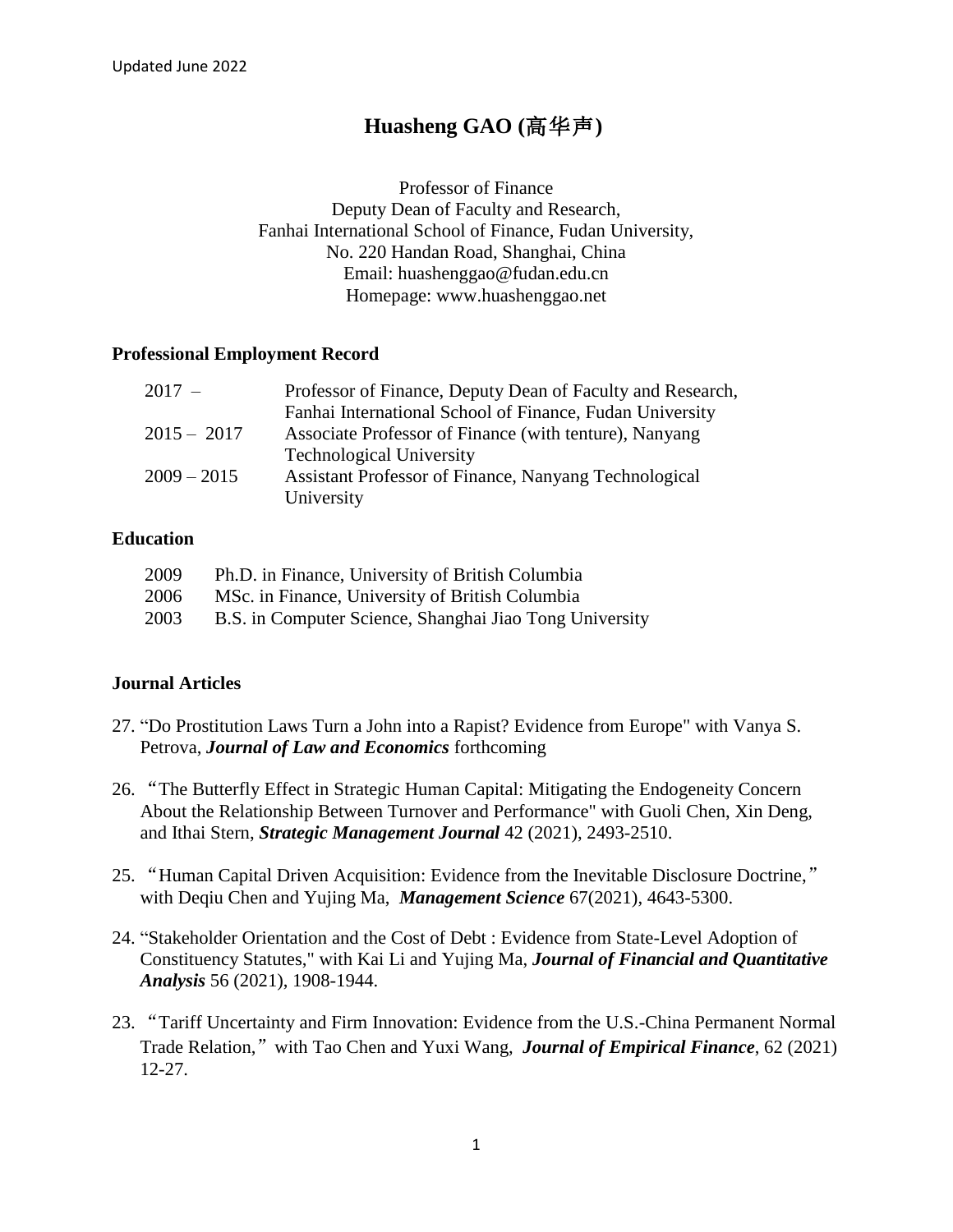- 22. "Does Good Luck Make People Overconfident? Evidence from a Natural Experiment in the Stock Market," with Donghui Shi and Bin Zhao, *Journal of Corporate Finance* 68 (2021), 101933.
- 21. "Can Online Annual General Meeting Increase Shareholders'Participation in Corporate Governance?" with Jun Huang and Tianshu Zhang, *Financial Management* 49 (2020), 1029-1050.
- 20. "The Real Effects of Smoking Bans: Evidence from Corporate Innovation," with Po-Husan Hsu, Kai Li, and Jin Zhang, *Journal of Financial and Quantitative Analysis* 55 (2020), 387- 427.
- 19. "The Effects of Rural-Urban Migration on Corporate Innovation: Evidence from a Natural Experiment in China," with Deqiu Chen, Jiang Luo, and Yujing Ma, *Financial Management* 49 (2020), 521-545.
- 18. "Board Structure and Role of Outside Directors in Private Firms," with Zhongda He, *European Financial Management* 25 (2019), 861-907.
- 17. "SOX Section 404 and Corporate Innovation," with Jin Zhang, *Journal of Financial and Quantitative Analysis* 54 (2019), 759-787.
- 16. "Innovation Strategy of Private Firms," with Po-Hsuan Hsu and Kai Li, *Journal of Financial and Quantitative Analysis* 53 (2018), 1-32 (Lead article).
- 15. "Employee Turnover Likelihood and Earnings Management: Evidence from the Inevitable Disclosure Doctrine," with Huai Zhang and Jin Zhang, *Review of Accounting Studies* 23 (2018),1424–1470.
- 14. "Even-Odd Nature of Audit Committees and Corporate Earnings Quality," with Jun Huang, *Journal of Accounting, Auditing and Finance* 33 (2018), 98-122.
- 13. "Employment Non-Discrimination Acts and Corporate Innovation," with Wei Zhang, *Management Science* 63 (2017), 2982-2999.
- 12. "CEO Turnover-Performance Sensitivities in Large Private Firms," with Jarrad Harford and Kai Li, *Journal of Financial and Quantitative Analysis* 52 (2017), 583-611.
- 11. "Ownership Transition, Managerial Short-termism, and Exploratory vs Exploitative Innovation Strategy," with Guoli Chen, Po-Hsuan Hsu, and Kai Li, *Proceedings of the 2016 Academy of Management Meeting*.
- 10. "Sex Discrimination and Female Top Managers: Evidence from China," with Yaheng Lin, and Yujing Ma, *Journal of Business Ethics* 138 (2016), 683-702.
- 9. "Non-Discrimination Laws Make U.S. States More Innovative," with Wei Zhang, *Harvard Business Review* August 17, 2016.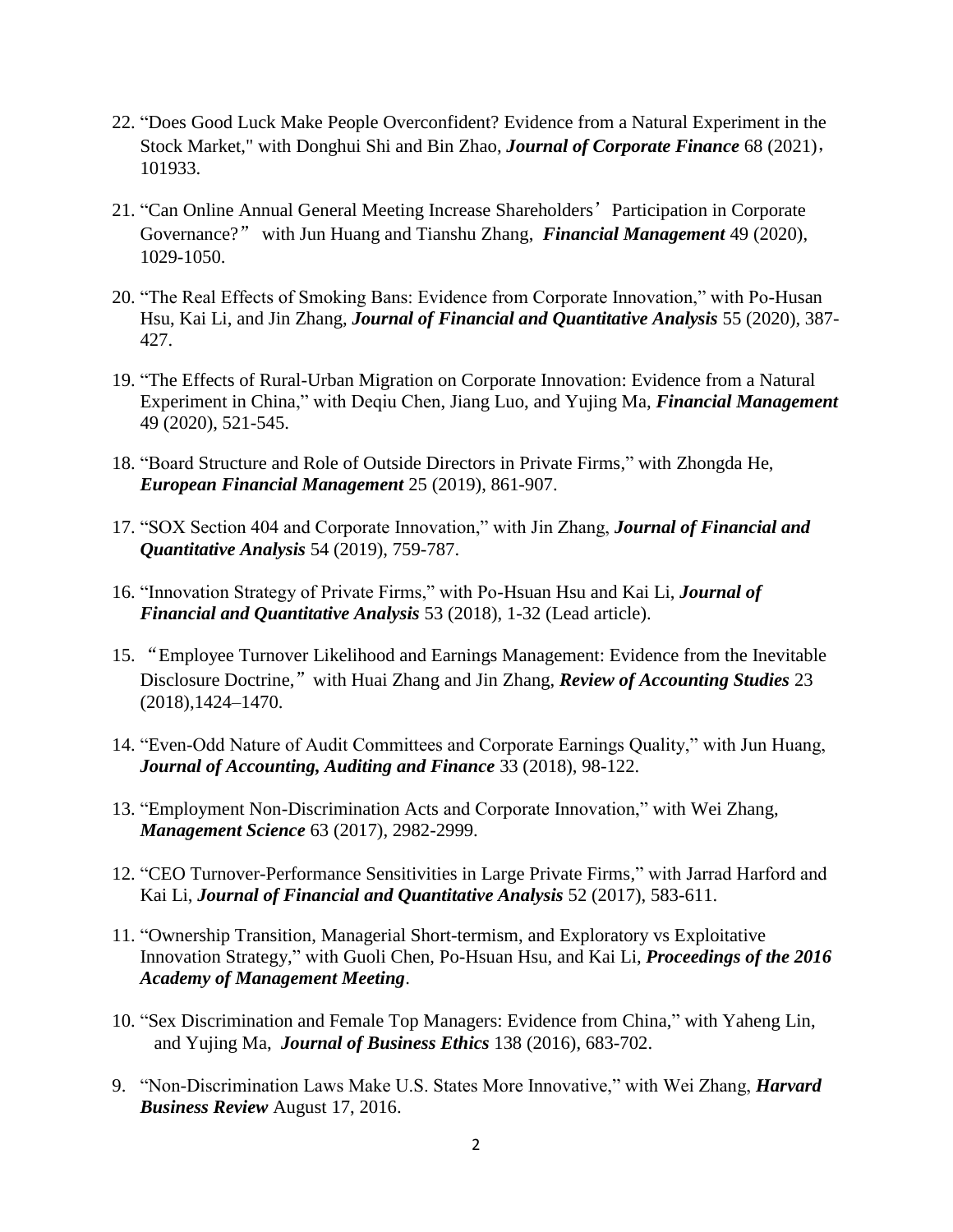- 8. "Effects of Managerial Labor Market on Executive Compensation: Evidence from Jobhopping," with Juan Luo and Tilan Tang, *Journal of Accounting and Economics* 59 (2015), 203-220.
- 7."A Comparison of CEO Performance-performance Sensitivity in Privately-Held and Public Firms," with Kai Li, *Journal of Corporate Finance* 35 (2015), 370-388.
- 6. "Determinants of Corporate Cash Policy: Insights from Private Firms," with Jarrad Harford, and Kai Li, *Journal of Financial Economics* 109 (2013), 623-639.
- 5. "Nonmonetary Benefits, Quality of Life, and Executive Compensation," with Xin Deng, *Journal of Financial and Quantitative Analysis* 48 (2013) 197-218.
- 4. "CEO Pay Cuts and Forced Turnover: Their Causes and Consequences," with Jarrad Harford and Kai Li, *Journal of Corporate Finance* 18 (2012), 291-310.
- 3. "The Relative-Age Effect and Career Success: Evidence from Corporate CEOs," with Qianqian Du and Maurice Levi *Economics Letters* 117 (2012), 660-662.
- 2. "Market Misvaluation, Managerial Horizon, and Acquisitions," *Financial Management* 39 (2010), 833-850. **(sole author)**
- 1. "Optimal Compensation Contracts When Managers Can Hedge," *Journal of Financial Economics* 97 (2010), 218-238. **(sole author)**

## **Applied Research**

- "人力资本的蝴蝶效应" 《复旦金融评论》第 13 期 2021 年 10 月
- "漂绿"基金为何"责财两空"《复旦金融评论》第 11 期 2021 年 6 月 合作者:孙林
- "曹操'收购'东吴背后的逻辑——用企业兼并收购新理论解读《赤壁》" 《复旦金 融评论》第九期 2020 年 10 月 20 日
- "大历史下的金融创新: 北宋交子沉浮"《复旦金融评论》第八期 2020 年 7 月 3 日
- "信托养老,陪你安度晚年" 《复旦金融评论》第七期 2020 年 3 月 16 日
- 《信托养老,养老信托》蓝皮书 2020 年 1 月
- "小股东也有大主意" 《复旦金融评论》第六期 2019 年 12 月 18 日
- 金融日历, 2019 年 12 月
- "移民城的创新窘境" 《复旦金融评论》第五期 2019 年 9 月 17 日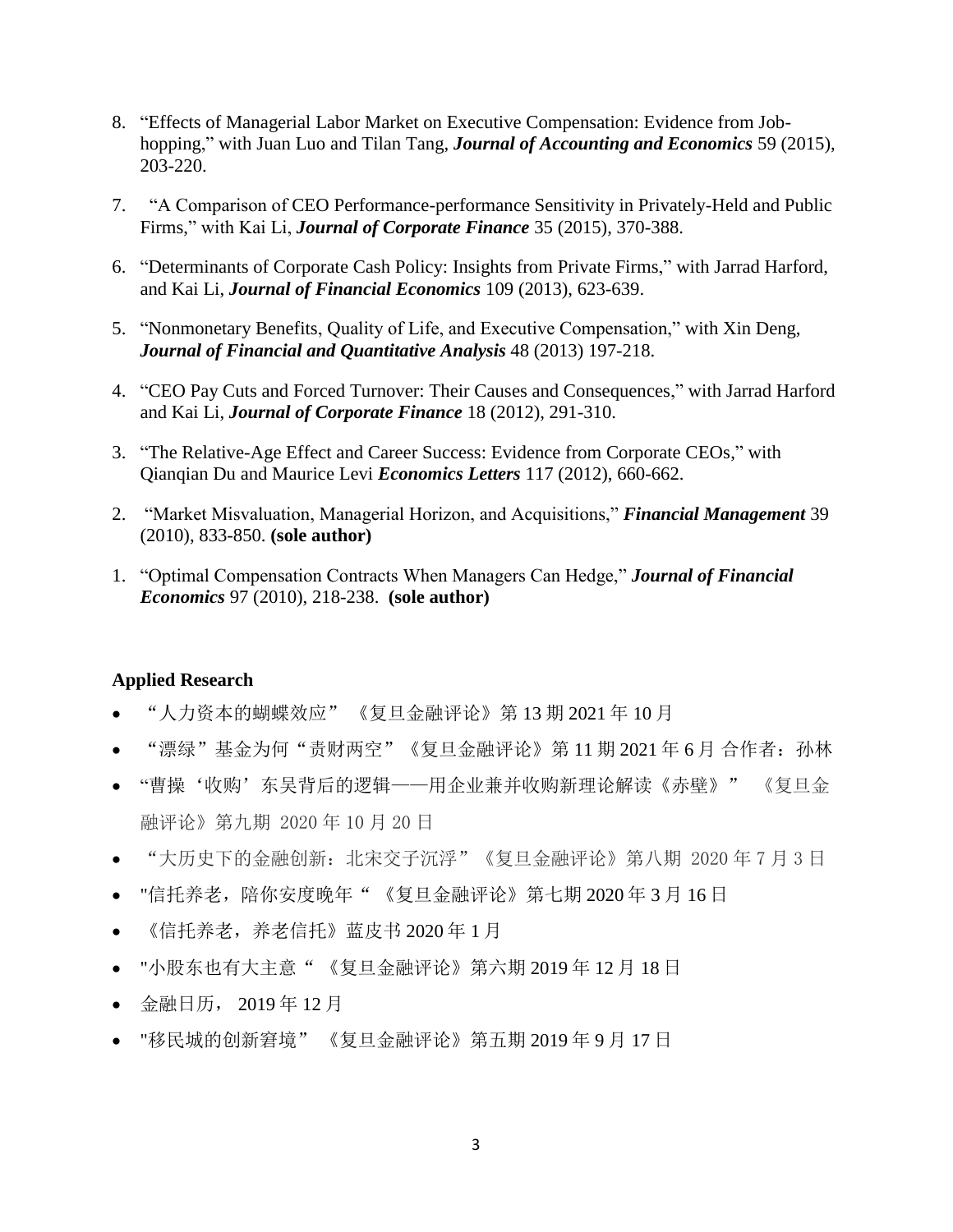- "新股中签,福兮祸所伏? A 股投资者行为研究" 《复旦金融评论》第四期 2019 年 6 月 18 日
- 《培育信息技术创新动力,全面提升上海金融信息服务业竞争力》 被上海市市委采 纳, 2019 年 6 月 11 日
- "谁不让"她"当高管?" 《复旦金融评论》第三期 2019年3月
- 《上交所科创板试点注册制的五点建议》 被上海市市委采纳, 2018 年 12 月 14 日
- "起底阴阳合同" 《 复旦金融评论》第二期 2018 年 12 月
- 2018 中小股民理性指数
- 2017,2018, 2019 房地产企业稳定指数

#### **Book**

- 《全球家族财富管理新趋势》("Trend of Family Wealth Management") 东方出版社 2022 年3月 (合作者: 蒋骋)
- 《看电影 学金融》("Movie and Finance") 格致出版社 2021 年 1 月 (合作者: 张宇 虹)

#### **Keynote Speech/Invited Speech**

- The 2021 Distinguish Scholar Seminar by Faculty of Business Administration University of Macau (Invited)
- The 2019 second annual Wharton Research Data Services Advance Research Scholar Program (Invited)
- The 2018 China Financial Innovation Meeting, Zhejiang, China (Keynote)
- The 2018 FIRN Corporate Finance Meeting, Australia (Keynote)
- FMA Asian conference, Hong Kong (Invited)
- The 2016 Annual International Conference on Accounting and Finance, Singapore (Keynote)
- The 2016 China Finance Review International Conference, Shanghai, China (Keynote)

## **Academic Awards**

● 2018-2019年上海金融业改革发展优秀研究成果二等奖("中国股票市场个人投资者 理性指数研究")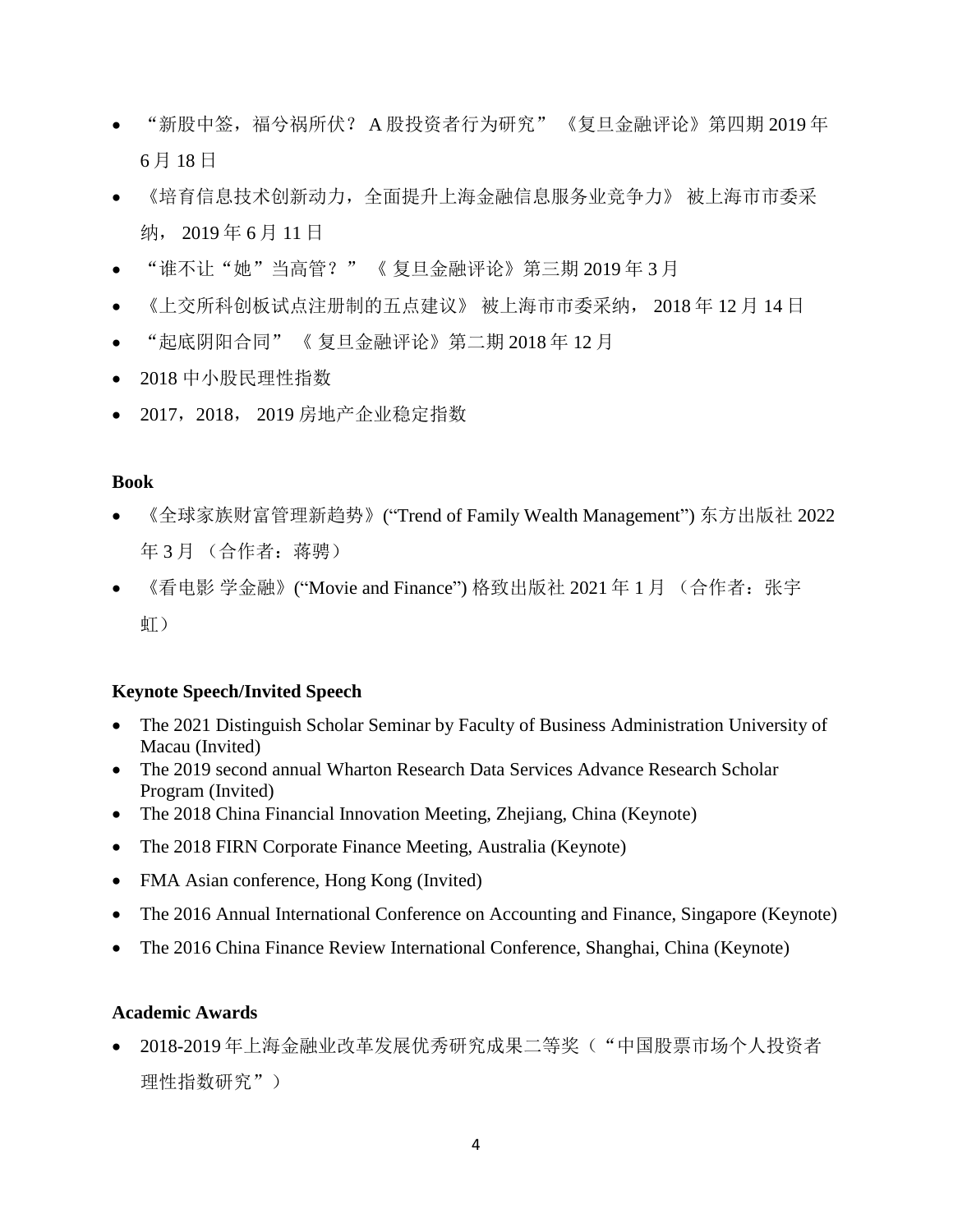- 2019 Shanghai Outstanding Teaching Case for Master of Finance (上海市金融硕士优秀教 学案例奖)
- $\bullet$  The KPMG Best Paper Award in the  $2<sup>nd</sup>$  China Finance and Accounting Annual Conference, 2018
- The 2016 Credit Mutuel Nord Europe Best PhD Paper Prize
- Best Paper Awards at International Young Scholar Corporate Finance and Governance Symposium, 2014
- Best Paper Award at the 2014 China Finance and Accounting Conference
- Best Paper Award at the 2013 Eastern Finance Association Annual Conference
- Best Paper Award at the 2011 China International Conference in Finance
- Nanyang Business School Research Excellence Awards, 2011, 2013, 2017
- Best Paper Award at PhD Forum of the 23<sup>rd</sup> Australasian Finance and Banking Conference, 2010
- Best Paper Award at the  $4<sup>th</sup>$  International Conference on Asia-Pacific Financial Markets, 2009
- WFA PhD Student Travel Awards, 2008

## **Research Grant**

- 2022 Research grant by Shanghai State-owned Assets Supervision and Administration Commission (SASAC) 上海市国资委 2022 年重点课题: 私募股权投资基金管理人评 价体系研究
- 2021 Fudan University Original Research Project (复旦大学原创科研个性化支持项目) RMB 110,000 (PI)
- 2020 Fudan University Outstanding Talent Project (复旦大学卓学人才计划) RMB 150,000 (PI)
- 2020 National Natural Science Foundation of China (中国自然科学基金面上项目), "Quantifying the Interactions Between the Financial Sector and the Macroeconomy in China: A Structural Approach", RMB 470,000. (PI)
- 2019 Shanghai International Finance and Economics Institute Winter Research Project 上海国 际金融与经济研究院(应用经济学上海 IV 类高峰学科)冬季课题, RMB200,000  $(PI)$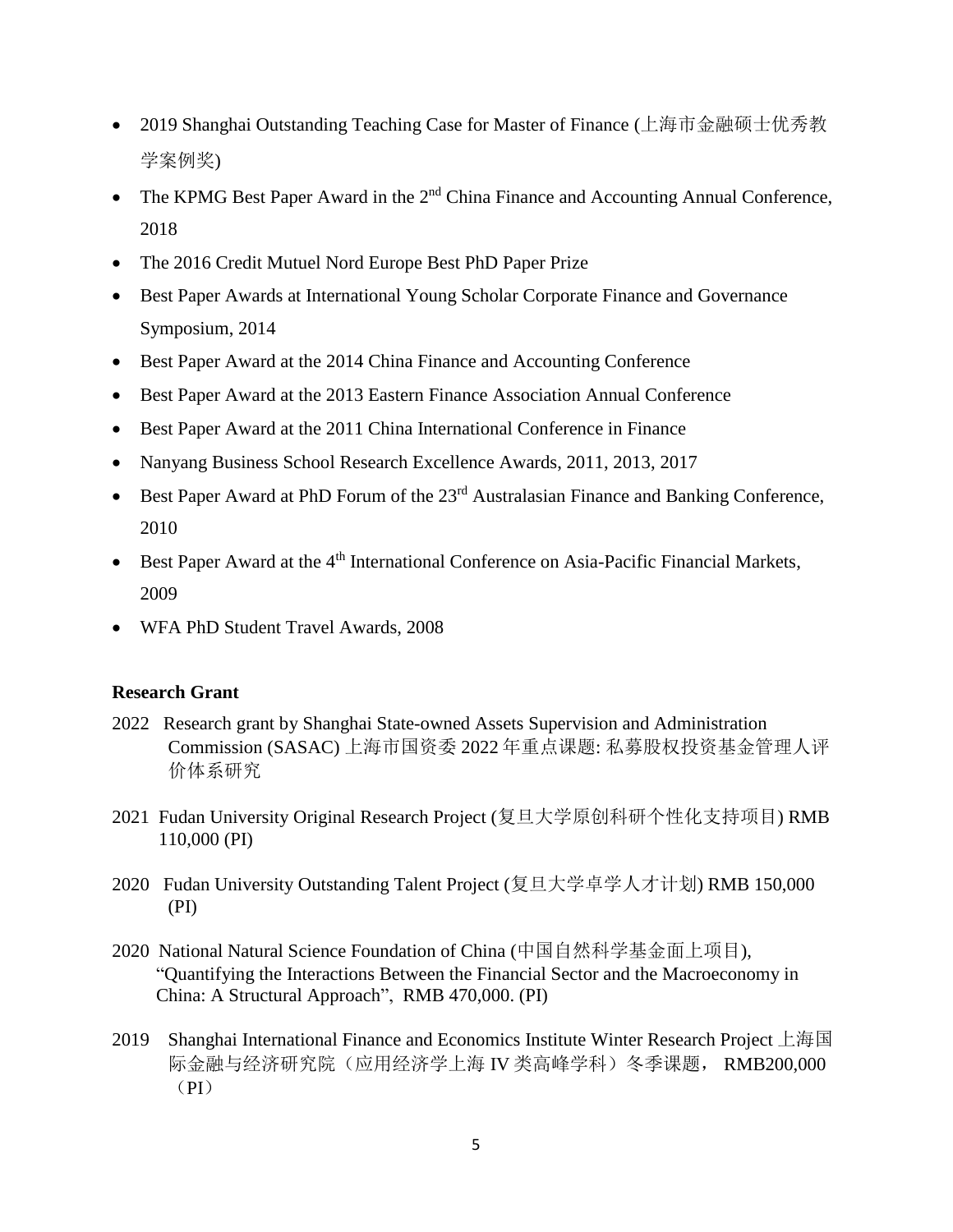- 2018 Research Grant by Eastern Scholar Project, RMB 1,000,000 (PI)
- 2018 Research Grant by Shanghai Pujiang Program, RMB 150,000 (PI)
- 2018 Research Grant by Social Sciences and Humanitites Research Council of Canada, "Corporate culture mergers and acqusitioins and corproate innoavtion outcome", CAD 181,436. (Co-PI)
- 2017 Academic Research Fund Tier 1, Singapore Ministry of Education, "Stakeholder Orientation and Costs of Debt", SGD 49,227. (Sole PI)
- 2015 Academic Research Fund **Tier 2**, Singapore Ministry of Education, "Does Workforce Diversity Pay? Evidence from Corproate Innovation", SGD 120,931. (Sole PI) [Tier 2 is a premium investigator-led for academic research in Singaproe]
- 2015 Academic Research Fund Tier 1, Singapore Ministry of Education, "Sex Discrimination and Gender Diversity in the Top Management Team: International Evidence", SGD 50,000. (Sole PI)
- 2014 National Research Grant, National Natural Science Foundation of China, "The Efficiency of IPO Regulation in China: The Role of Social Network and Media", CNY 530,000. (Co-PI)
- 2013 Academic Research Fund Tier 1, Singapore Ministry of Education, "Determinants of Corporate Cash Policy: Insights from Private Firms", SGD 44,000. (Sole PI)
- 2013 Research Grant by Social Sciences and Humanitites Research Council of Canada, "Comparing Corporate Governance Practices and Innovation Activities in Public and Private Firms", CAD 157,880. (Co-PI) [Ranked top 3 among all 90 applications in Canada]
- 2012 RCC Research Grant, Nanyang Technological University, "Voting Efficiency and the Even-Odd Effects of Corporate Board", SGD 5,000. (Sole PI)
- 2012 REGA Research Grant, REGA Funds Management, "What Is Going on inside the Boardroom? Evidence from China", SGD 5,000. (Sole PI)
- 2011 RCC Research Grant, Nanyang Technological University, "A Comparison of CEO Pay in Public and Private U.S. Firms", SGD 5,000. (Sole PI)
- 2009 Start-up Grant, Nanyang Technological University, "Incentive Effects from Extreme CEO Pay Cuts", SGD 50,000. (Sole PI)
- 2009 RCC Research Grant, Nanyang Technological University, "The Impact of Executive Hedging on Executive Incentive and Corporate Governance", SGD 5,000. (Sole PI)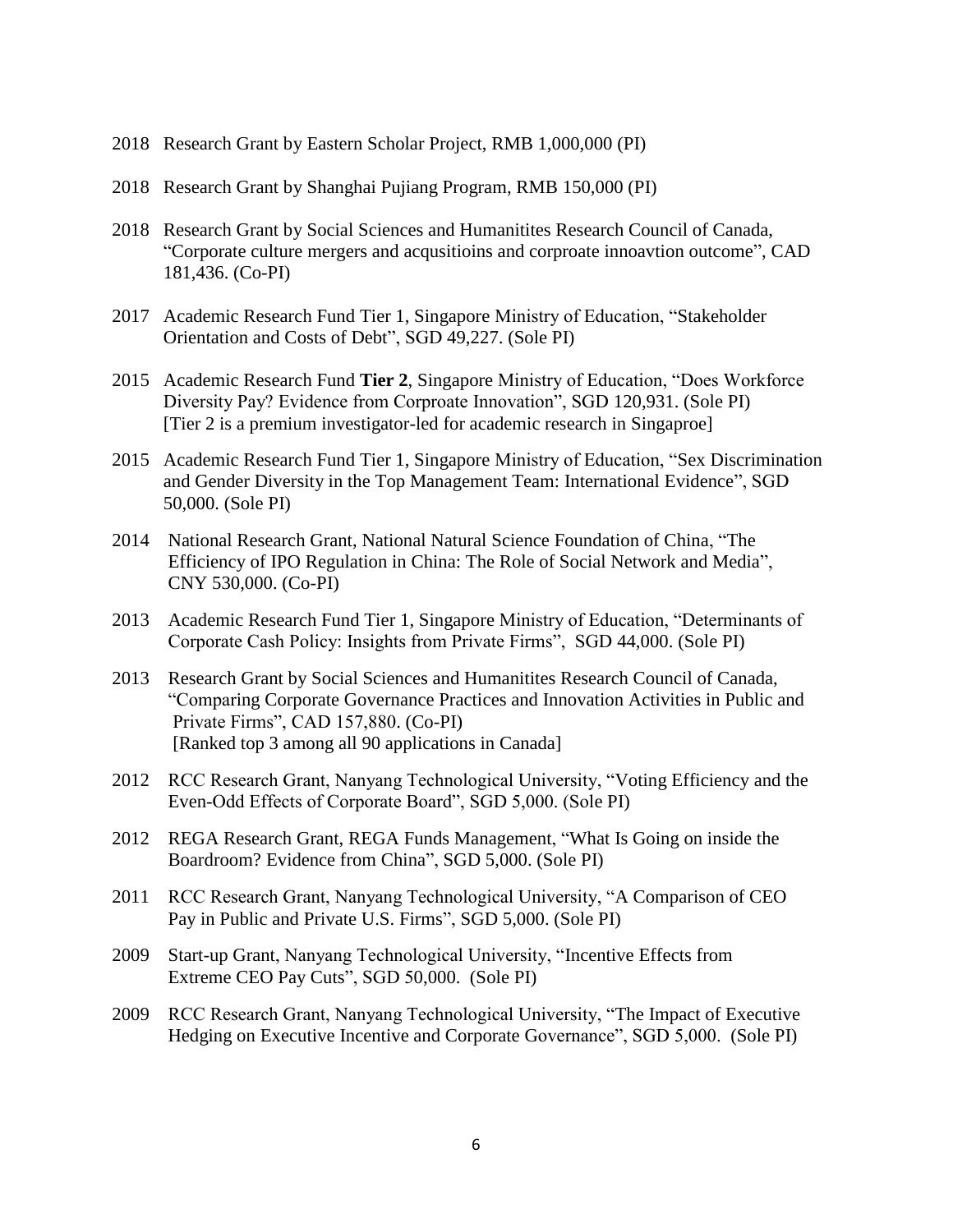#### **Social Impacts of Research (Selected Media Mentions)**

- 第一财经 TIF 鹈鹕秀: 金牛奖得主的基金, 你敢买吗? 2022-6月
- 第一财经 TIF 鹈鹕秀: 你的基金是"飘绿"的吗? 2021-12 月
- 第一财经 TIF 鹈鹕秀:什么月份出生的人更可能成为 CEO 2021-12 月
- 第一财经 TIF 鹈鹕秀:一掷千金锁二乔 2021-10 月
- 第一财经 TIF 鹈鹕秀: 海外二板市场为何多数凉凉 2021-10 月
- 第一财经 TIF 鹈鹕秀:大学排名是门生意 2021-9 月
- 第一财经 TIF 鹈鹕秀:打新股与守株待兔 2021-9 月
- 高华声:资本市场投资的四大误区 解码财商 2019-04-26 期
- 中国个人投资者现存四类非理性行为 ——《中国股市个人投资者理性指数研究报告》 发布 上海证券报, 2019 年 3 月 23 日
- "韭菜指数"告诉你: 男人炒股亏太多, 就让老婆出马吧! 新民晚报, 2019年3月
- 高华声:你读的是高质量财报吗?解码财商 2018-12-11 期
- 高华声:打中新股一定赚钱吗?解码财商 2018-11-27 期
- 警惕企业债券违约-民企上市公司成新增违约主体? 中国经济周刊, 2018年6月4日 封面文章
- 出生在哪个省份的女孩更可能成为高管? 听伴 伍治坚证据主义
- "Why Gay-Friendly Places Are More Innovative," *Citylab*, November 3, 2016.
- "New Research Shows Statewide LGBT Non-Discrimination Laws Boost Business Innovation," *Freedom for All Americans*, August 19, 2016.
- "Neither Rigged Nor Fair," *The Economist*, June 25, 2016.
- "The Morning Risk Report: Why Firms Overpay Executives," *The Wall Street Journal*, March 23, 2015
- "Do women really hold up half the sky in Chinese firms?" *China Business Knowledge* ( $H\overline{B}$ ) 经商智慧),October 11, 2013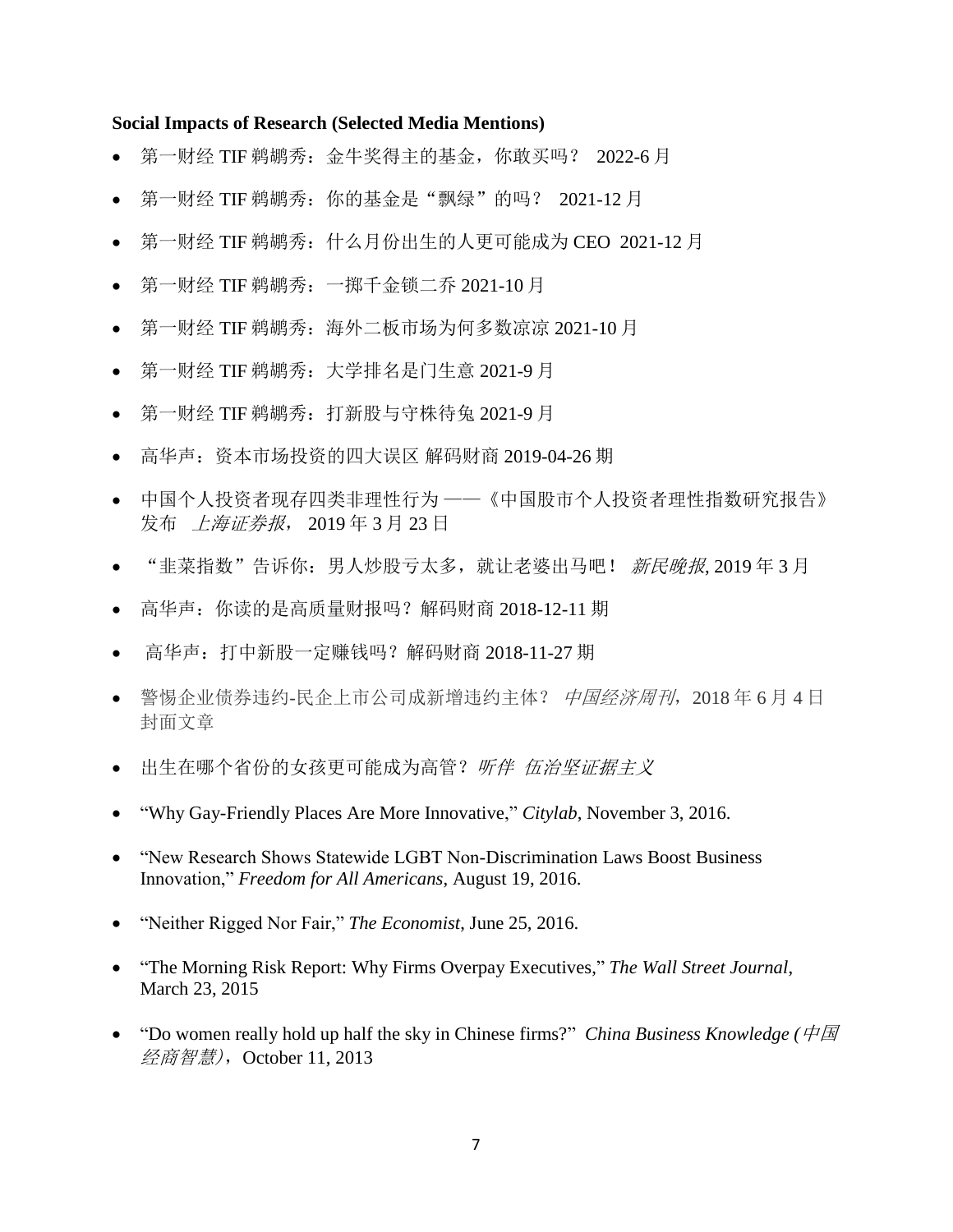- "Determinants of corporate cash policy," *Harvard Law School Forum on Corporate Governance and Financial Regulation*, July 7, 2013
- "Social Science Palooza III," *The New York Times*, December 10, 2012
- "Summer babies do less well at work," *The British Psychological Society*, November 14, 2012
- "Born on the fourth of July? You probably won't be CEO," *The Wall Street Journal*, October 30, 2102
- "If you want successful children put off kindergarten for one year," *Consumer Affairs*, October 29, 2012
- "Babies born in summer less likely to be CEOs," *Hindustan Times*, October 26, 2012
- "Best and worst months to be born if you want to be the boss," *Time*, October 26, 2012
- "Why waiting to start kindergarten might be a good idea," *Business News Daily*, October 24, 2012
- "Summer babies less likely to be CEOs," *China Daily*, October 24, 2012
- "The eighth habit of highly effective people? Avoiding summer birthdays," *National Geographic*, October 23, 2012
- "Summer babies less likely to become CEOs," *Medical Daily*, October 23, 2012
- "Babies born in late fall face disadvantage making it to the CEO's job, study reveals," *Vancouver Sun*, October 23, 2012
- "Want to be a CEO? Watch when you're born," *The Globe and Mail*, October 23, 2012
- "Is your board odd enough?" *Philanthropy Journal*, July 20, 2012
- "Can CEO pay cuts generate stronger company performance?" *WorldatWork Post*, July 20, 2012
- "Places of worship, not financial institutions," *Today*, June 21, 2010
- "Optional deterrence: Are big fines the best way to fight stock option backdating?" *Canadian Business*, January 27, 2009
- "Why great CEOs are born in July?" *Maclean's,* August 6, 2008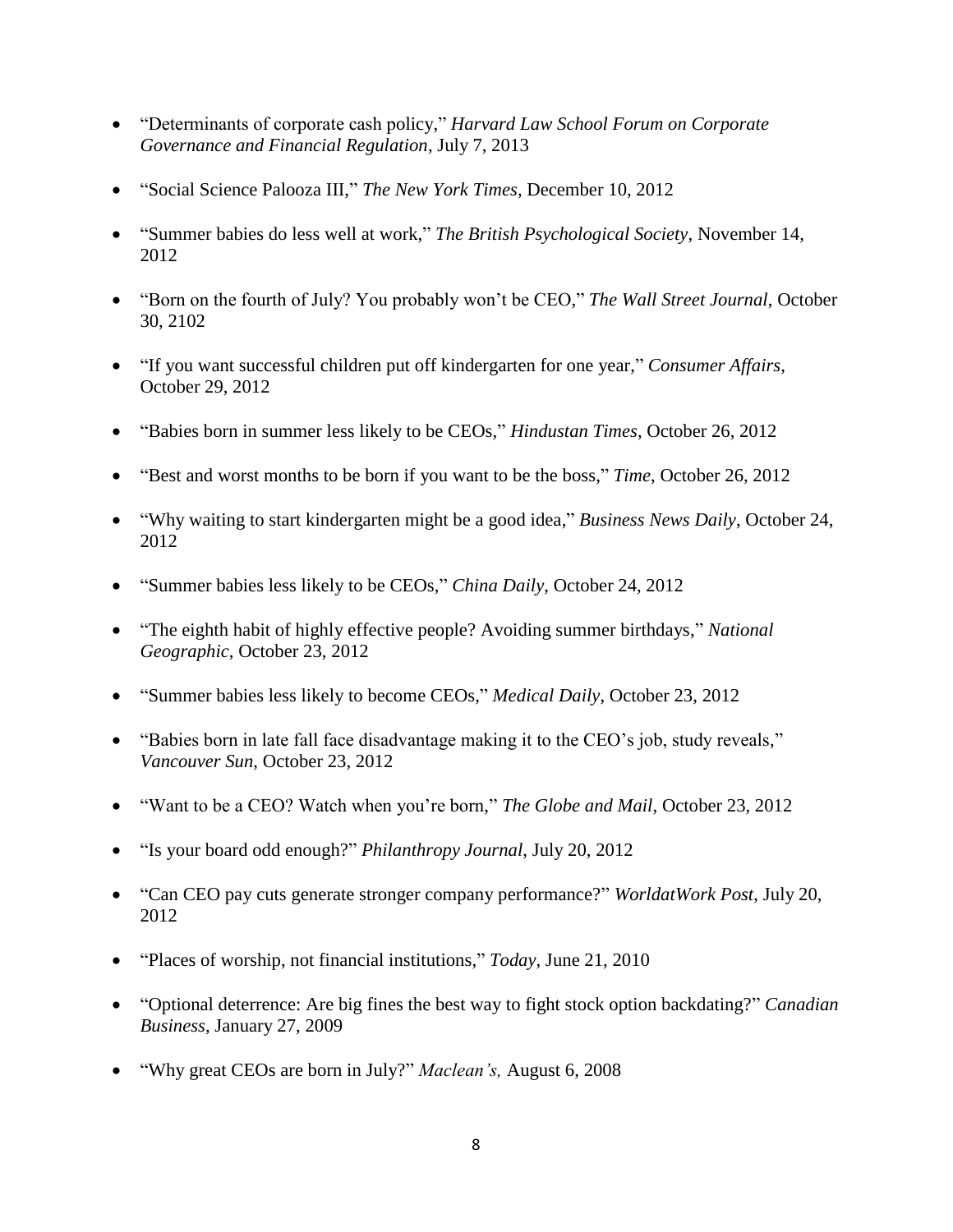# **Teaching**

- 2022 Corporate Governance for EMBA, Fudan University (4.52/5)
- 2021 Corporate Finance for MBA, Fudan University (4.94/5;4.90/5) Investment Banking II for MBA, Fudan University (4.91/5) Corporate Governance for EMBA, Fudan University (4.50/5) Investment Banking II for MF, Fudan University (4.91/5)
- 2020 Corporate Finance, Fudan University (4.87/5, 4.82/5) Corporate Governance for EMBA, Fudan University (4.90/5) Investment Banking II for MF, Fudan University (4.57/5)
- 2019 Corporate Finance for MBA, Fudan University (4.78/5)
- 2018 Corporate Finance for Master of Finance, Fudan University (4.90/5)
- 2009-2017 Hedge Fund and Private Equity, Nanyang Technological University
	- Spring 2016 Class 1:  $4.66/5$ ; Class 2:  $4.41/5$
	- Spring 2015 Class 1: 4.63/5; Class 2: 4.63/5
	- **Spring 2014** Class 1: 4.50/5; Class 2: 4.47/5
- 2008 Mergers and Acquisitions, University of British Columbia

# **Professional Service**

- Editor for *Corporate Governance: An International Review*, 2020-present
- Executive Editor for *Fudan Financial Review* 《复旦金融评论》, 2018-present
- Referee for *Review of Financial Studies, Journal of Financial and Quantitative Analysis*, *Management Science*, *RAND Journal of Economics*, *Journal of Economics & Management Strategy*, *Journal of Banking and Finance*, *Journal of Economic Dynamics and Control,* and *Pacific-Basin Finance Journal*
- Reviewer for National Science Foundation of United States (2015), Hong Kong Research Grants Council (2009-2014) and National Research Foundation of Singapore (2014)
- Program Committee for the 2019 Summer Institute of Finance conference, 2009-2010 Financial Management Association Conference, 2010-2011 China International Finance Conference, 2018 China Meeting of the Econometric Society

# **Conference Organized**

- The Third Fanhai-Shanghai Stock Exchange Joint Finance Workshop, December 11, 2020
- The Second Fanhai-Shanghai Stock Exchange Joint Finance Workshop, December 17, 2019
- The Seventh Fanhai Economics and Finance Workshop, June 12, 2019
- The First Fanhai Real Estate Finance Workshop, Dec 12, 2018
- The First Fanhai-Shanghai Stock Exchange Joint Finance Workshop, Oct 24, 2018
- The Fifth Fanhai Economics and Finance Workshop, July 26, 2018
- The Fourth Fanhai Economics and Finance Workshop, June 14, 2018
- The Third Fanhai Economics and Finance Workshop, March 15, 2018
- The Second Fanhai Economics and Finance Workshop, Dec 18, 2017
- The First Fanhai Economics and Finance Workshop, Oct 24-25, 2017